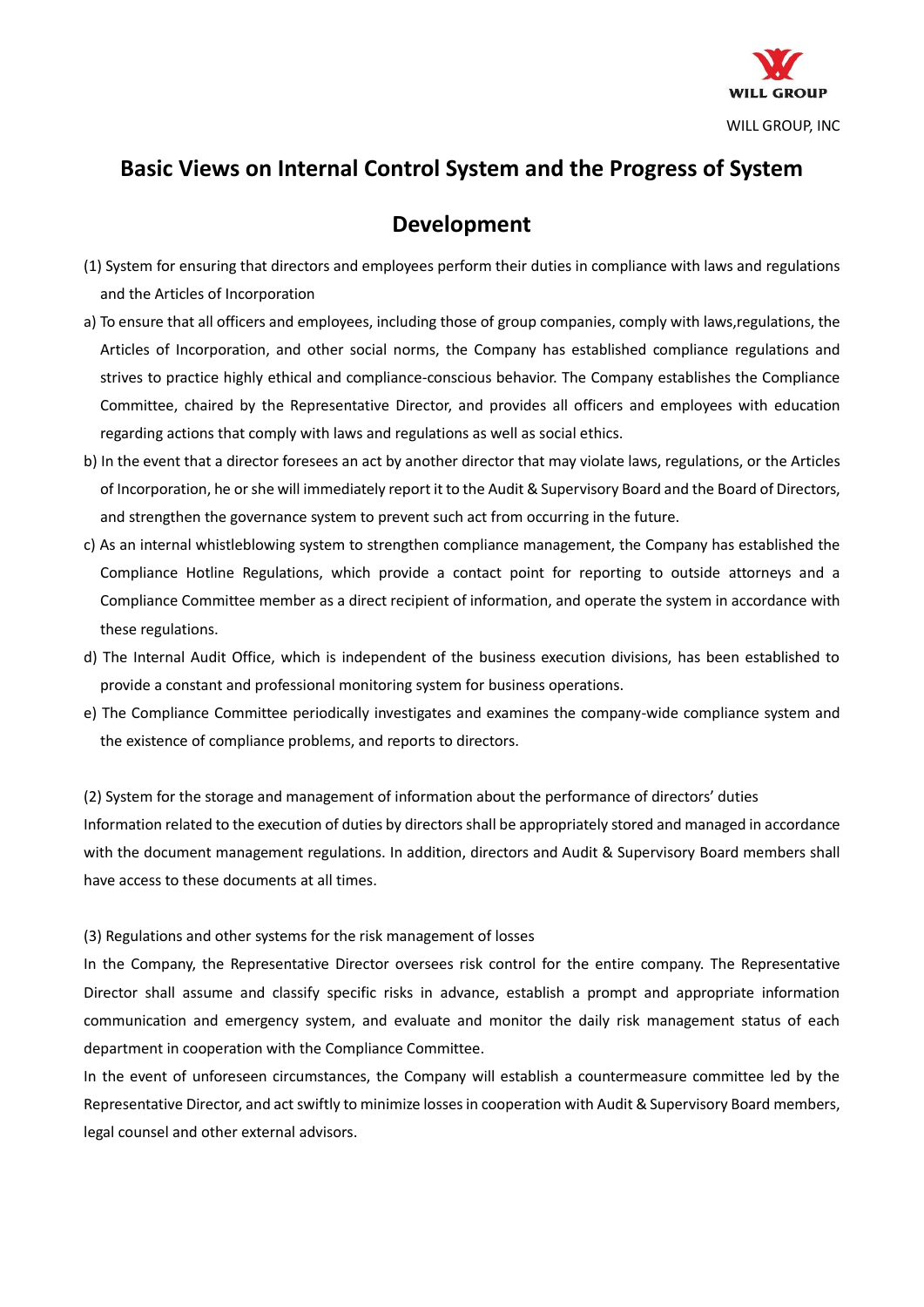

- (4) System for ensuring that directors perform their duties efficiently
- a) In principle, a regular meeting of the Board of Directors shall be held once a month, and other meetings shall be held as necessary to make decisions on important matters and to supervise the execution of duties by directors.
- b) The Company has introduced an executive officer system. By separating management decision-making and supervisory functions from business operation functions, and by promoting the delegation of authority for business execution, the Company will clarify where responsibility lies for business execution and build a flexible management system that can respond appropriately and quickly to rapid changes in the business environment.
- c) With respect to the execution of operations based on the decisions of the Board of Directors, the Company shall ensure a system to execute operations in an appropriate and efficient manner by stipulating the responsible persons and their responsibilities, as well as the details of execution procedures, in internal rules such as organizational regulations and regulations on division of duties.
- (5) System for ensuring the suitability of business operations of the corporate group consisting of the Company and its subsidiaries

The execution of operations by each group company shall be managed and guided in accordance with social norms such as laws and regulations, as well as in accordance with internal rules such as the regulations on management of affiliated companies. In addition, each division of the Company, which has a strong relationship with each other, will manage, provide guidance and advice on individual matters, and dispatches officers and employees as necessary to ensure the appropriateness of operations.

(6) Matters concerning requests by Audit & Supervisory Board members for employees to assist with their duties and independence of these employees from directors

In the event that an Audit & Supervisory Board member requests the assignment of an employee to assist in the performance of his/her duties, such employee shall be assigned, and the specific details of the assignment (appointment, transfer, personnel evaluation, award and punishment, etc.) shall be made after respecting the opinion of the Audit & Supervisory Board member, and the independence of such employee from directors shall be ensured.

(7) System for reporting from directors or employees to Audit & Supervisory Board members and for other reporting to Audit & Supervisory Board members

Directors and employees shall report on matters such as the status of business and internal controls in response to requests from Audit & Supervisory Board members, and the Internal Audit Office shall report on the results of internal audits and related matters. In addition, directors and employees shall promptly report to Audit & Supervisory Board members when they become aware of facts of serious violations of laws, regulations, or the Articles of Incorporation, or of wrongful acts, or of facts that may cause significant damage to the Company.

(8) Other systems for ensuring that audits by the Audit & Supervisory Board members are performed effectively